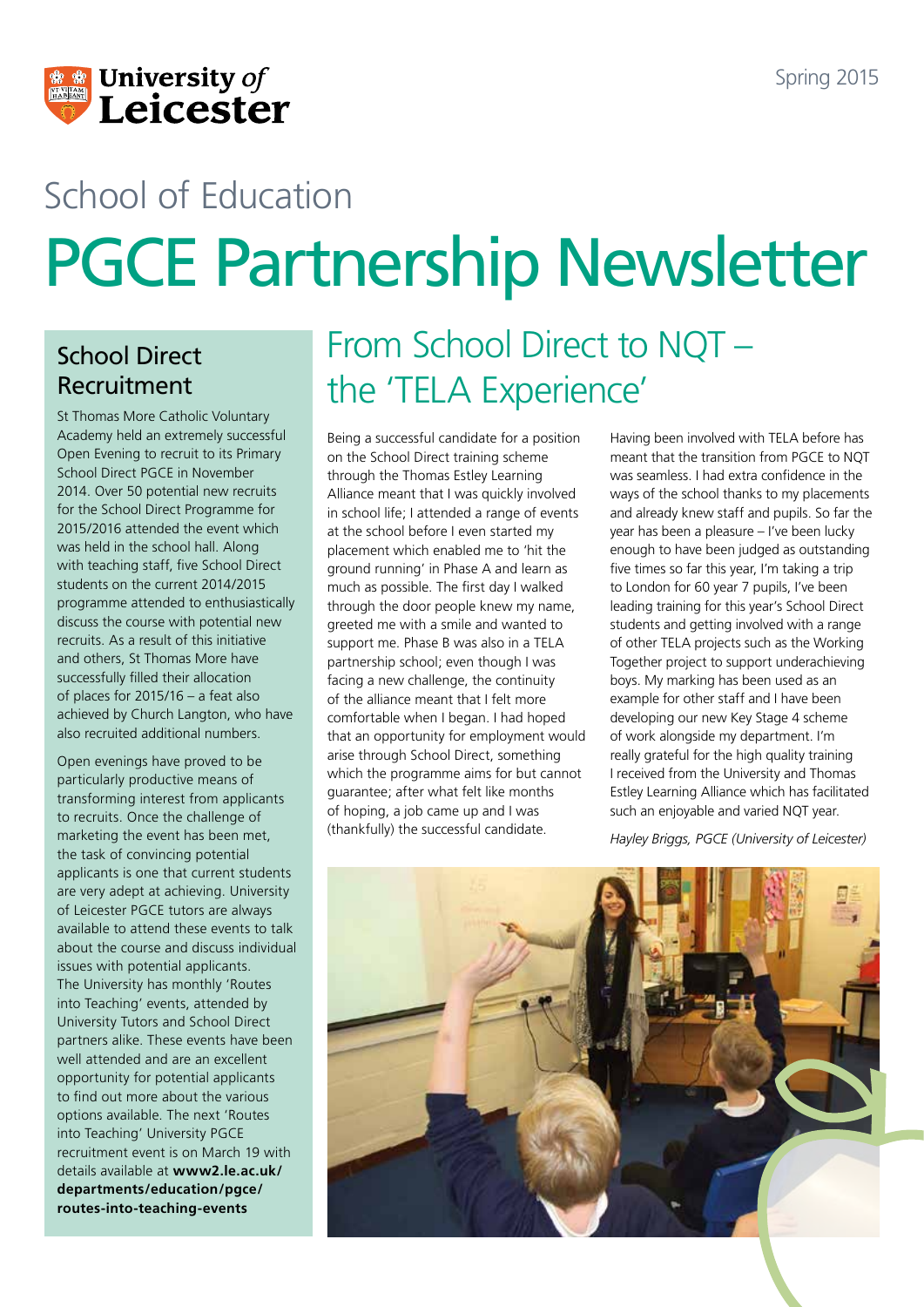

### Putting the NQT year into perspective

The School of Education held a highly successful NQT Conference on January 15th 2015 at Stamford Court. The conference, for both Primary and Secondary Newly Qualified Teachers, attracted attendees from far across the region including teachers from Derbyshire, Northamptonshire and a wide variety of schools in Leicestershire and Leicester City. They all participated with great enthusiasm in a packed day that featured a range of workshops, keynotes and networking opportunities to share thoughts on developing practice with new colleagues and PGCE alumni.

The two keynote speakers Matthew Burton, pictured above with Sue Dymoke and Sue Davis, and Alan Newland provided inspiring and thought-provoking insights. Matthew Burton, Assistant Head at Thornhill Academy and a star from the popular Channel 4 documentary 'Educating Yorkshire', talked about how individual teachers can motivate pupils

and how to build a shared vision within the school community. In his witty and interactive speech he focused on the importance of literacy across the curriculum and developing the capacity to be creative in addressing the many priorities that NQTs are faced with. One NQT commented: **"it made me think a lot about my ethos in the classroom. Humorous and insightful, put the year into perspective."** Another said it was **"fantastic and inspiring"**. Alan Newland, senior advisor to the DfE, spoke about the professional and ethical issues in teaching. He provoked lively discussion about the challenges that teachers must face in the crossover between their personal and professional lives.

Conference delegates also participated in workshops led by head teachers, School of Education staff and curriculum leaders from the region on topics including pupil progress, outstanding teaching, the NQT year, behaviour management and

diversity. Primary NQTs and Secondary subject specialists were able to share their own developing good practice with colleagues. Their verdict on the event was that it was an overwhelming success both in terms of the conference sessions and the venue. Feedback comments included: **"lots of ideas to put in place tomorrow!"**; **"Excellent halal and inclusive food; by far the best I've had!"** and **"It was a really enjoyable day and very valuable in terms of sharing practice. Thank you!"**

We would like to thank all the NQTs, our speakers, workshop leaders and Stamford Court staff for making the conference such an engaging and welcoming experience. We now intend to make the cross-phase NQT conference an annual event. Details about next year's conference will be available in late Spring.

*Sue Dymoke and Sue Davis* sd100@le.ac.uk and sd207@le.ac.uk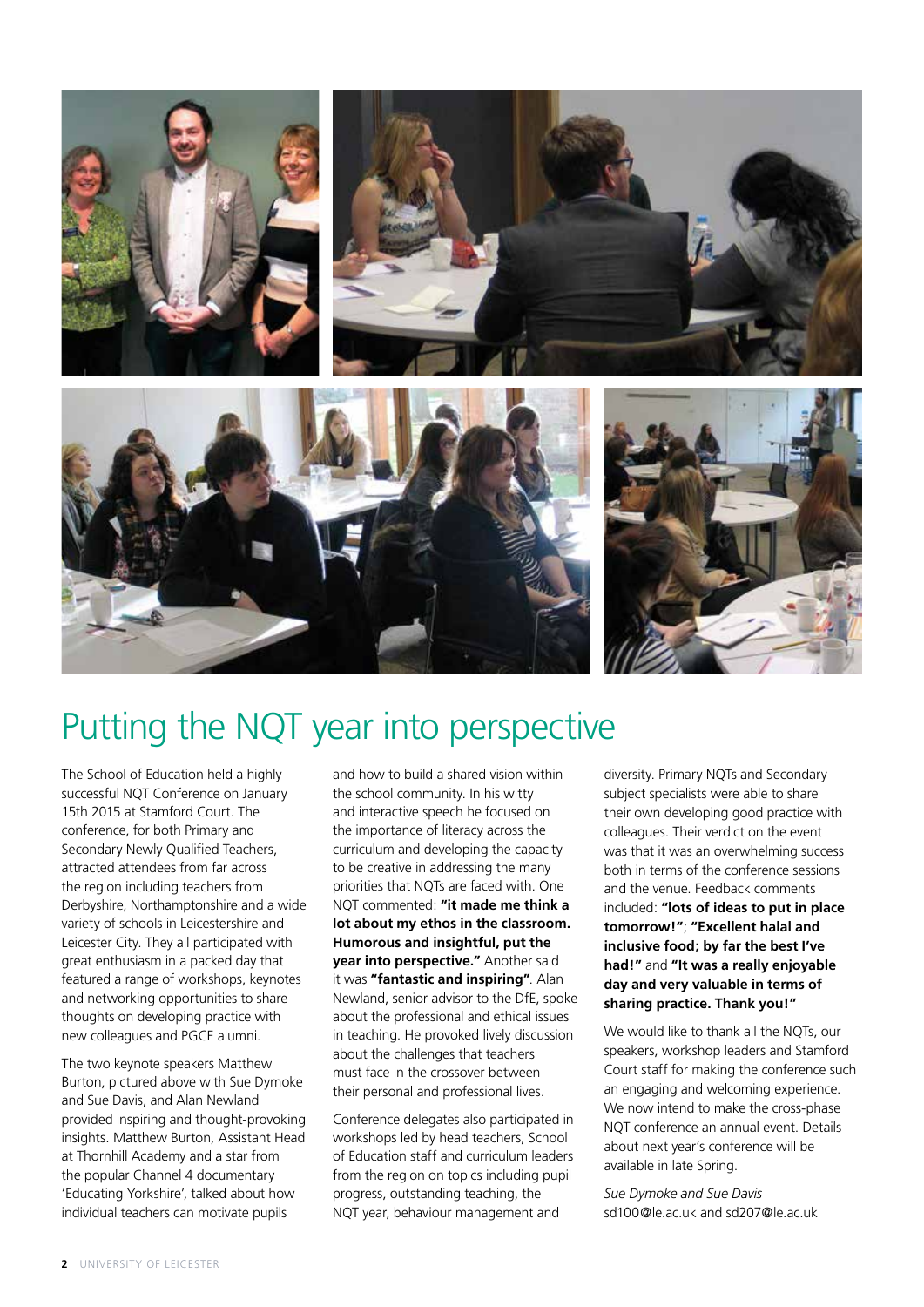### School Direct – looking toward the PGCE cohort for 2016/17

The University of Leicester will be hosting a conference on the morning of April 22, 2015 at the Stamford Court Conference Centre in Oadby. The meeting is intended as a platform to review the work of the Partnership to deliver the PGCE (both Primary and Secondary courses) through School Direct to the current cohort of students and successfully recruit towards the 2015/16 cohort with the aim of learning from our experiences to allow for successful bids for allocations of students for 2016/17.

The University of Leicester PGCE is now successfully offered directly through the University and via an increasing number of School Direct Lead Schools and SCITTs. This meeting will attempt to capture and disseminate the best practice the Partnership has to offer allowing us to plan from a growing position of strength.

The conference, running from 9am to 1:30 to include refreshments and lunch, is free to all Partnership schools.

Existing and prospective School Direct Lead Schools are strongly encouraged to attend, sending two representatives if you are bidding for both Primary and Secondary PGCE numbers.

If you currently host SD placements, or would like to, or you are considering the possibility of either bidding for SD PGCE places in your own name or would like to work with an existing Lead School, then this conference will provide you with much needed background information and insight into the SD process and the course as a whole.

To book your place, please go to: **[https://leicester.onlinesurveys.ac.uk/](https://leicester.onlinesurveys.ac.uk/2015-school-direct-conference) [2015-school-direct-conference](https://leicester.onlinesurveys.ac.uk/2015-school-direct-conference)**

### MFL 6th Form Experience

On Friday 6th February, MFL PGCE students visited Ashby School for Sixth Form Day. During the visit we were able to observe and experience the teaching of Post-16 French lessons, as well as discussing how mark schemes are developed, and how students are prepared for their exams. Staff and students alike were extremely kind and generous with their time: Year 13 students chatted with us, sharing their experiences and giving tips on how they like to be taught languages at Post-16, whilst staff kindly let us observe them teaching and talked us through their resources. Everyone has taken something positive from the visit and we would like to thank Nick Fitzpatrick, Fiona McCafferty, Sam Lucien, Sylvia Fernandes, and their students, for the opportunity.

*Alice O'Driscoll, Secondary PGCE MFL group*





### Primary Assessment – the 'Symphony System'

The Symphony Primary Schools Partnership was set up in 2012 in order to provide for school-to-school support by functioning through a model of 'System Leadership'. The Partnership, currently of 14 schools serving over 3000 children, is designed to meet the combined needs of nonacademies and academies alike.

With the removal of National Curriculum Levels, teachers and leaders must ensure that they can measure and demonstrate pupil attainment and progress in the new era. The schools in the Partnership have worked together to develop age-related expectations in all subjects. Furthermore, we have developed a simple and effective method for non-core subject leaders to analyse achievement across the whole school.

All schools played an active part in this process. Pairs and small groups of subject leaders have spent many hours together, defining the age-related expectations.

#### **For further details:**

**e:** symphony.schools@outlook.com **w:** [www.newcroft-primary-school.co.uk/](www.newcroft-primary-school.co.uk/curriculum/assessment) [curriculum/assessment](www.newcroft-primary-school.co.uk/curriculum/assessment) *(information about the system can be downloaded)*

A symposium is being held on May 5th at the Holiday Inn, Crick NN6 7XR to explore the materials and consider evidence of their impact. Please email office@newcroft.leics.sch.uk for further details – bookings by April 13 to allow time for you to prepare materials to bring with you.